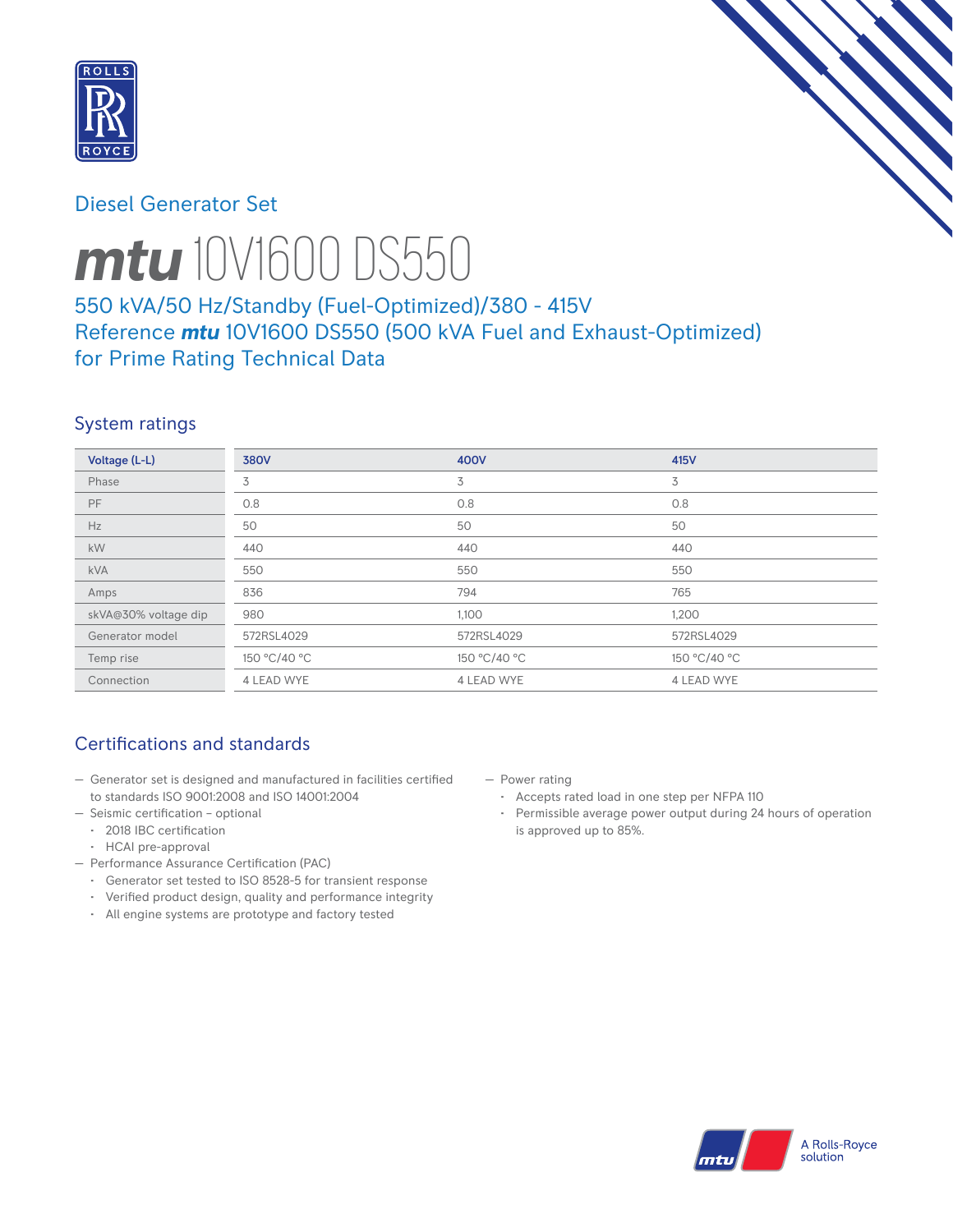## Standard features \*

- Single source supplier
- Global product support
- Two (2) Year/3,000 Hour Basic Limited Warranty
- 10V1600 diesel engine
	- 17.5 liter displacement
	- Common rail fuel injection
	- 4-cycle
- Engine-generator resilient mounted
- Complete range of accessories
- Cooling system
- Integral set-mounted
	- Engine-driven fan

## Standard equipment \*

#### Engine

- Air cleaners
- Oil pump
- Oil drain extension and shut-off valve
- Full flow oil filters
- Closed crankcase ventilation
- Jacket water pump
- Thermostats
- Blower fan and fan drive
- Radiator unit mounted
- Electric starting motor 24V
- Governor electronic isochronous
- Base formed steel
- SAE flywheel and bell housing
- Charging alternator 24V
- Battery box and cables
- Flexible fuel connectors
- Flexible exhaust connection

#### Generator

- NEMA MG1, IEEE, and ANSI standards compliance for temperature rise and motor starting
- Sustained short circuit current of up to 250% of the rated current for up to 10 seconds
- Self-ventilated and drip-proof
- Superior voltage waveform
- Digital, solid state, volts-per-hertz regulator
- Brushless alternator with brushless pilot exciter
- 4 pole, rotating field
- 150 °C maximum standby temperature rise
- 1-bearing, sealed
- Flexible coupling
- Full amortisseur windings
- 125% rotor balancing
- 3-phase voltage sensing
- $\pm$  0.25% voltage regulation no load to full load
- 100% of rated load one step
- 5% maximum total harmonic distortion
- Generator
	- Brushless, rotating field generator
	- 2/3 pitch windings
	- Permanent Magnet Generator (PMG) supply to regulator
- 250% short circuit capability
- Digital control panel(s)
	- UL recognized, CSA certified, NFPA 110
	- Complete system metering
	- LCD display

### Digital control panel(s)

- Digital metering
- Engine parameters
- Generator protection functions
- Engine protection
- CANBus ECU communications
- Windows®-based software
- Multilingual capability
- Communications to remote annunciator
- Programmable input and output contacts
- UL recognized, CSA certified, CE approved
- Event recording
- IP 54 front panel rating with integrated gasket
- NFPA 110 compatible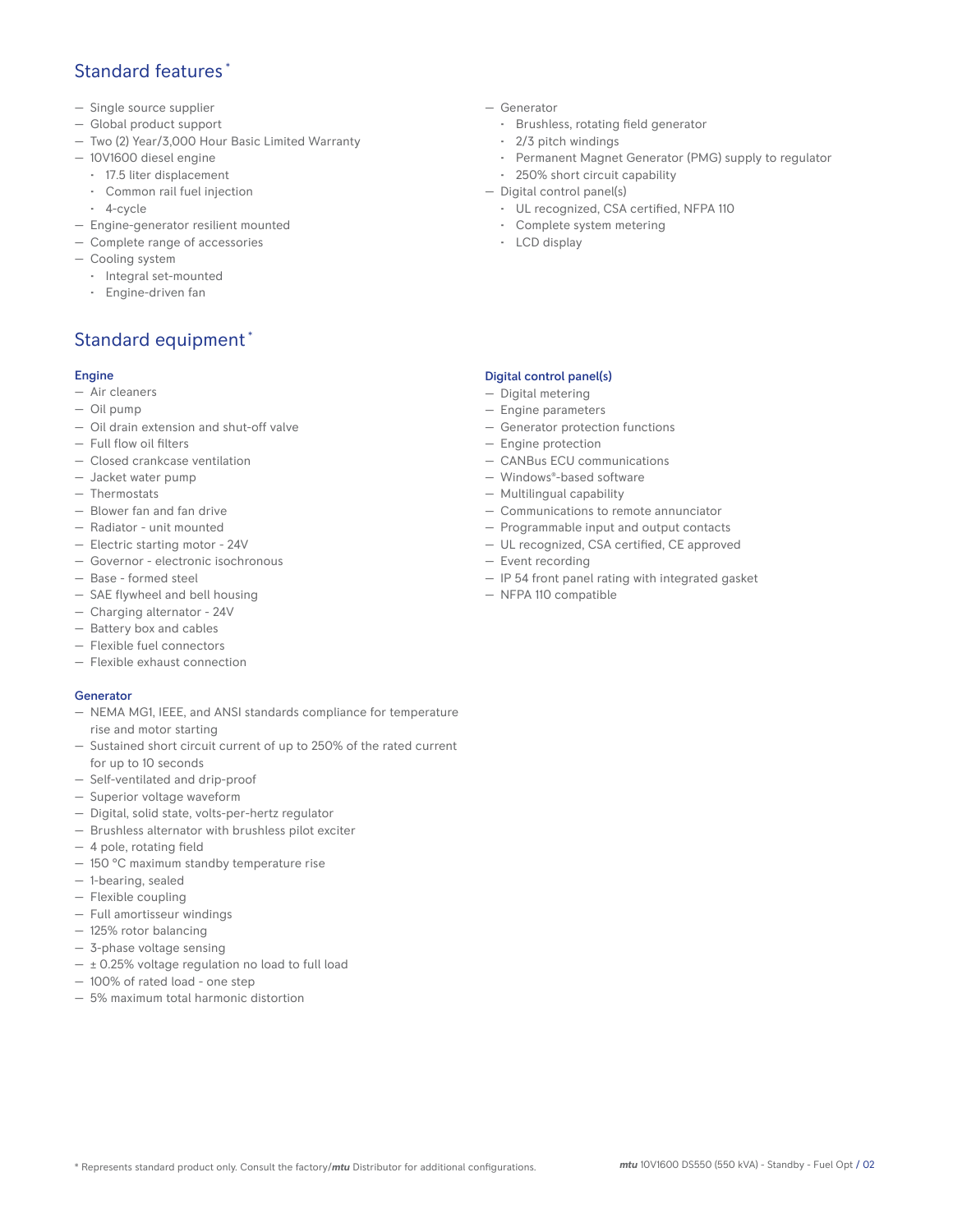# Application data

#### Engine

| Manufacturer                | mtu                           |
|-----------------------------|-------------------------------|
| Model                       | 10V1600G80F                   |
| Type                        | 4-cycle                       |
| Arrangement                 | $10-V$                        |
| Displacement: L (cu in)     | 17.5 (1,068)                  |
| Bore: cm (in)               | 12.2(4.8)                     |
| Stroke: cm (in)             | 15(5.91)                      |
| Compression ratio           | 17.5:1                        |
| Rated rpm                   | 1.500                         |
| Engine governor             | electronic isochronous (ADEC) |
| Maximum power: kWm (bhp)    | 493 (661)                     |
| Steady state frequency band | ± 0.25%                       |
| Air cleaner                 | dry                           |
|                             |                               |

## Liquid capacity

| Total oil system: L (gal)             | 61(16)      |
|---------------------------------------|-------------|
| Engine jacket water capacity: L (gal) | 60 (15.9)   |
| System coolant capacity: L (gal)      | 99.3 (26.2) |

#### Electrical

| 24    |
|-------|
| 1.050 |
| 4D.   |
|       |
|       |

#### Fuel system

| Fuel supply connection size    | $-10$ JIC 37 $\degree$ female               |
|--------------------------------|---------------------------------------------|
|                                | M20 x 1.5 male adapter provided             |
| Fuel return connection size    | -6 JIC 37° female                           |
|                                | M <sub>14</sub> x 1.5 male adapter provided |
| Maximum fuel lift: m (ft)      | 5(16)                                       |
| Recommended fuel               | diesel #2                                   |
| Total fuel flow: L/hr (gal/hr) | 340.7 (90)                                  |
|                                |                                             |

#### Fuel consumption

| ו טטו טטווטטווואַנוטוו<br>At 100% of power rating: L/hr (gal/hr)     | 109.4 (28.9) |
|----------------------------------------------------------------------|--------------|
| At 75% of power rating: L/hr (gal/hr)                                | 82.9 (21.9)  |
| At 50% of power rating: L/hr (gal/hr)                                | 62.5(16.5)   |
|                                                                      |              |
| Cooling - radiator system                                            |              |
| Ambient capacity of radiator: °C (°F)                                | 50 (122)     |
| Maximim restriction of cooling air:                                  |              |
| intake and discharge side of radiator: kPa (in. H <sub>2</sub> 0)    | 0.2(0.8)     |
| Water pump capacity: L/min (gpm)                                     | 390 (103)    |
| Heat rejection to coolant: kW (BTUM)                                 | 227 (12,909) |
| Heat rejection to after cooler: kW (BTUM)                            | 75 (4,265)   |
| Heat radiated to ambient: kW (BTUM)                                  | 51.6 (2,934) |
| Fan power: kW (hp)                                                   | 16.4(22)     |
| Air requirements                                                     |              |
| Aspirating: *m <sup>3</sup> /min (SCFM)                              | 29 (1,017)   |
| Air flow required for radiator                                       |              |
| cooled unit: *m <sup>3</sup> /min (SCFM)                             | 554 (19,564) |
| Remote cooled applications; air flow required for                    |              |
| dissipation of radiated generator set heat for a                     |              |
| maximum of 25 °F rise: *m <sup>3</sup> /min (SCFM)                   | 187 (6,618)  |
|                                                                      |              |
| * Air density = $1.184 \text{ kg/m}^3$ (0.0739 lbm/ft <sup>3</sup> ) |              |
| <b>Exhaust system</b>                                                |              |
| Gas temperature (stack): °C (°F)                                     | 540 (1,004)  |
| Gas volume at stack temperature: m <sup>3</sup> /min (CFM)           | 83 (2,924)   |
| Maximum allowable back pressure at                                   |              |
|                                                                      |              |

outlet of engine, before piping: kPa (in.  $\mathsf{H}_{_{2}}$ 

0) 8.5 (34.1)